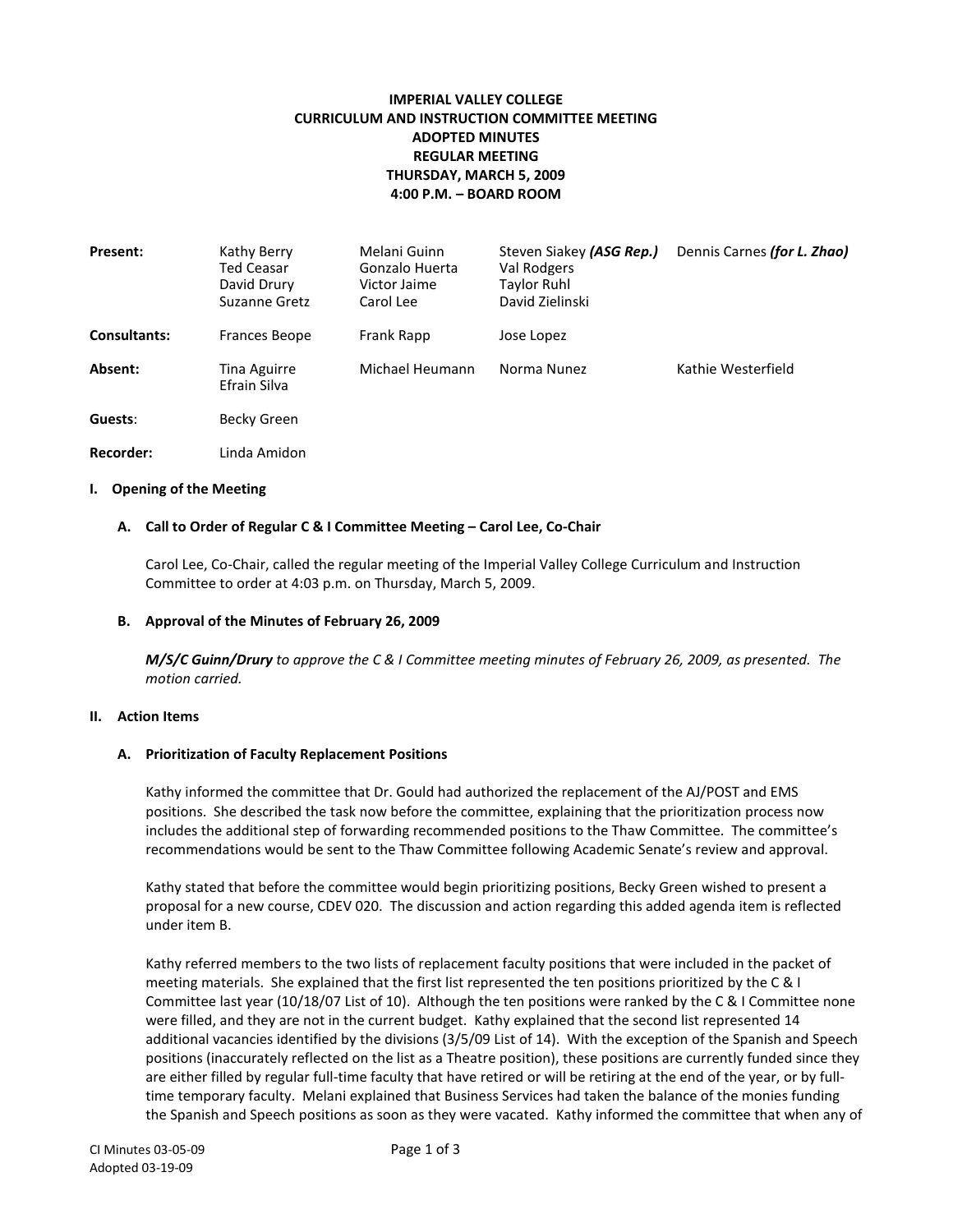the positions become vacant the funding would not automatically carry over to next year. Kathy provided a brief background of the vacancies included in the list of 14 positions.

In response to inquiry regarding whether any division/department wished to relinquish positions, Val Rodgers relinquished the CIS position formerly held by Donna Croft (#9, 10/18/07 List of 10). Val explained that the position was no longer needed since Andres Martinez, Instructional Media Designer, is now authorized to teach up to 40% of his load for the Business Division. Suzanne Gretz, Behavioral/Social Sciences Chair, also relinquished the History position vacated by Chris Roberts (#8, 10/18/07 List of 10). Suzanne also explained that the AJ position vacated by Mary Kay Borchard (#9, 10/18/07 List of 10) was initially filled by Jose Guerrero, who resigned early in the fall semester. The position is currently held by Les Knapp, a full-time temporary instructor. The list was corrected to reflect the name of Kelli Florman as the instructor who vacated the AJ position. David Zielinski stated that there was a plan already in place to address the anticipated vacancies (#13 and #14 List of 14). The lists of positions were adjusted accordingly and resulted in a final list of 16 positions to be prioritized by the committee.

Each division/department head provided the background, current status, and justification for the position(s) in their respective areas as follows:

Science/Math/Engineering: Dennis Carnes attended the meeting in Lianna Zhao's absence and ranked the vacancies in the Science/Math/Engineering Division as follows: (1) Physics/Math (2) Microbiology (3) Math (low on the list for the following year). It was noted that if the Physics/Math position was not filled, the physics program would go away.

Humanities: Melani Guinn stated that for now the division could continue to utilize adjunct faculty to cover the vacant Spanish and Speech positions. These positions could be placed at the bottom of the list for this year.

Behavioral/Social Sciences: Suzanne Gretz explained that the division could manage with one Psychology position but presented her case for the remaining three vacancies, which she prioritized as follows: (1) Political Science (2) Psychology and AJ, equally.

Exercise/Science/Wellness Sport and Student Services: Victor Jaime provided justification for the Athletic Counselor position. He stated that the program had already received two citations for being out of compliance. A part-time counselor is currently performing the duties of the position; however, this arrangement is inadequate. The program could manage with two adjuncts on a temporary basis and could forego the full-time position at this time. David Drury reminded Victor that women's cross-country would be added next year.

Industrial Technology. Gonzalo Huerta explained that the Electrical Trades position was frozen during the last hiring freeze while in the late stages of recruitment. The load of the full-time position is currently being distributed among six adjunct instructors. He emphasized the need for a full-time instructor especially considering the anticipated growth of the program due to solar energy and other emerging technology.

English: David Zielinski stated that the second English-Composition position could be moved to the bottom of the list. He ranked the three remaining positions as follows: (1) English – Reading (2) ESL (3) English – Composition.

Frances Beope urged the committee to consider the Physics/Math position as the highest priority, with the Librarian, Political Science, and English – Reading positions immediately following in priority.

Following a vote by secret ballot of the 13 voting members in attendance (Tina Aguirre was absent), the 16 identified positions were ranked as follows:

- 1. Physics/Math
- 2. Librarian
- 3. Political Science
- 4. English Reading